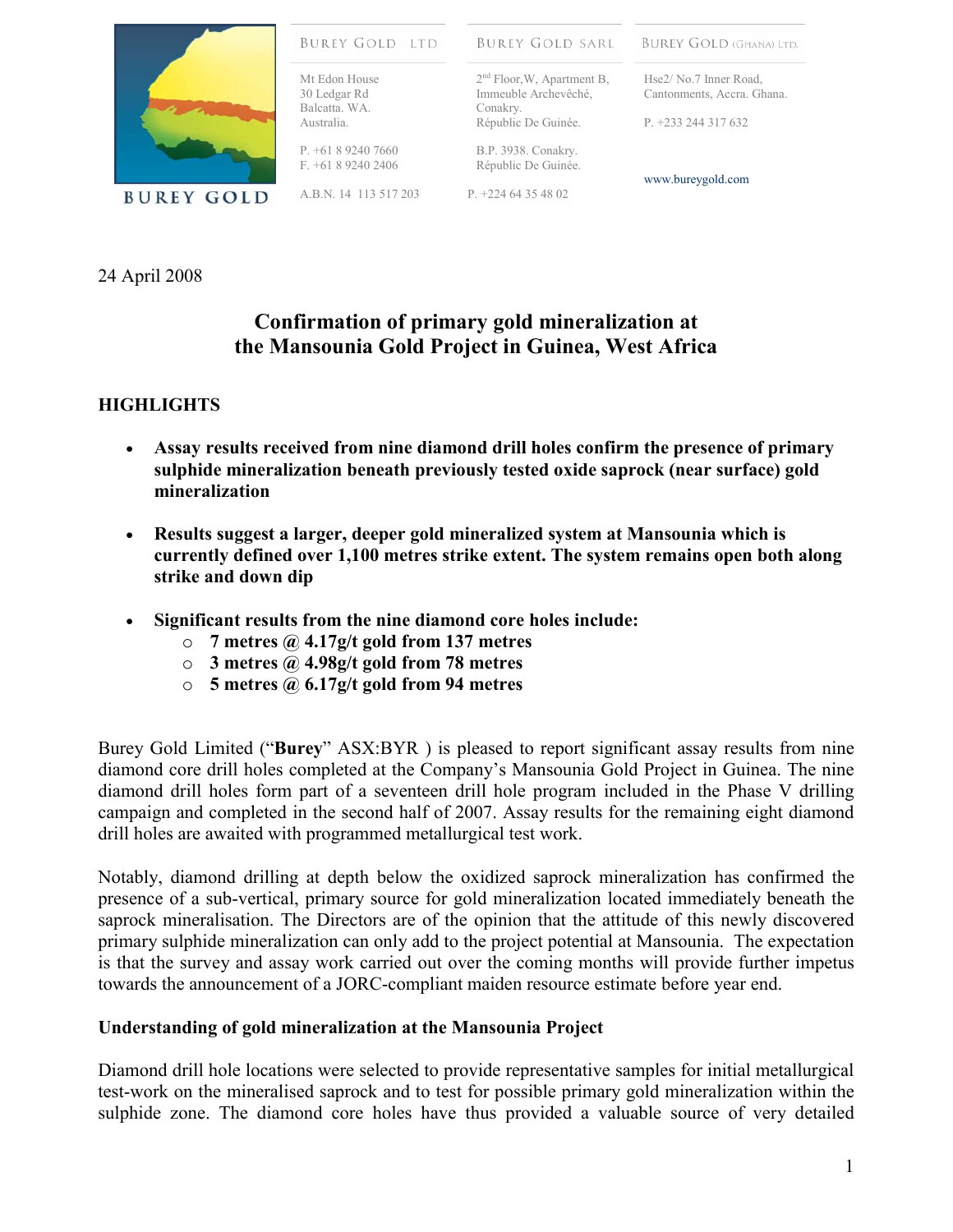geochemical, petrological, geophysical and structural data which is being assessed and interpreted to allow a superior understanding of the nature of mineralization at Mansounia.

Burey's understanding of the geological model for mineralization has been further substantiated through excellent correlation of structural interpretations based on drilling information, with the structural setting interpreted from airborne survey data. This will lead to more efficient exploration, having provided a better understanding of the nature and geological setting of gold mineralization at Mansounia.

It is now apparent that primary gold mineralization has been preferentially emplaced in a series of dilational, sigmoidal zones at Mansounia. Local fault disruption of these prospective zones (seen elsewhere within the licence, such as at the Intermediate Creek basin) can now be expected to be prospective for additional sources of primary gold mineralization.

Table I provides a listing of the significant intercepts (>1g/t gold).

| <b>GPS COLLAR CO-ORD</b><br><b>FINAL</b> |              | <b>COLLAR</b><br><b>SURVEY</b> |         |              |             |                |       |                   |
|------------------------------------------|--------------|--------------------------------|---------|--------------|-------------|----------------|-------|-------------------|
| E UTM                                    | <b>N UTM</b> | RL m                           | AZI deg | <b>INCL°</b> | <b>From</b> | T <sub>0</sub> | Width | Grade<br>$g$ Au/t |
| 412951                                   | 1148095      | 474                            | 270     | $-60$        | 142         | 145            | 3     | 1.15              |
| 412845                                   | 1148200      | 483                            | 270     | $-60$        | 61          | 64             | 3     | 2.64              |
| 412914                                   | 1148198      | 480                            | 270     | $-60$        | 81          | 84             | 3     | 2.24              |
| 412956                                   | 1148189      | 481                            | 270     | $-60$        | 91          | 97             | 6     | 3.8               |
| 412960                                   | 1148189      | 476                            | 270     | $-60$        | 137         | 144            | 7     | 4.17              |
| 412985                                   | 1148300      | 485                            | 270     | $-60$        | 72          | 76             | 4     | 1.13              |
|                                          |              |                                |         |              | 83          | 89             | 6     | 1.08              |
|                                          |              |                                |         |              | 148         | 158            | 10    | 1.02              |
| 413152                                   | 1148401      | 448                            | 270     | $-80$        | 78          | 81             | 3     | 4.98              |
|                                          |              |                                |         |              | 94          | 107            | 13    | 3                 |
|                                          |              |                                |         |              | (incl. 94)  | 99             | 5     | 6.17              |
|                                          |              |                                |         |              | and $104$   | 107            | 3     | 2.03              |
|                                          |              |                                |         |              |             |                |       |                   |

### **Table I**

Notes:

Gold assays were only obtained from HQ3 core recovered from the fresh bedrock (lower) portions of holes MDD003, MDD007 to MDD010 inclusive, and MDD013 to MDD016 inclusive. Holes MDD001, 002, MDD004 to MDD006, MDD011, MDD012 and MDD017 provided oxidized and weathered (inclusive of transition) core and gold assays for these holes (and from the oxide portion of the previously mentioned holes) will be generated at later dates as the metallurgical assessment programme moves forward.

The core recovered for metallurgical test-work has been dispatched to Perth, Western Australia and the metallurgical characterization work program is likely to take up to six months to complete and report. Petrological samples will also be dispatched to Perth for analysis in the second quarter of 2008.

Spenal

Ron Gajewski Chairman